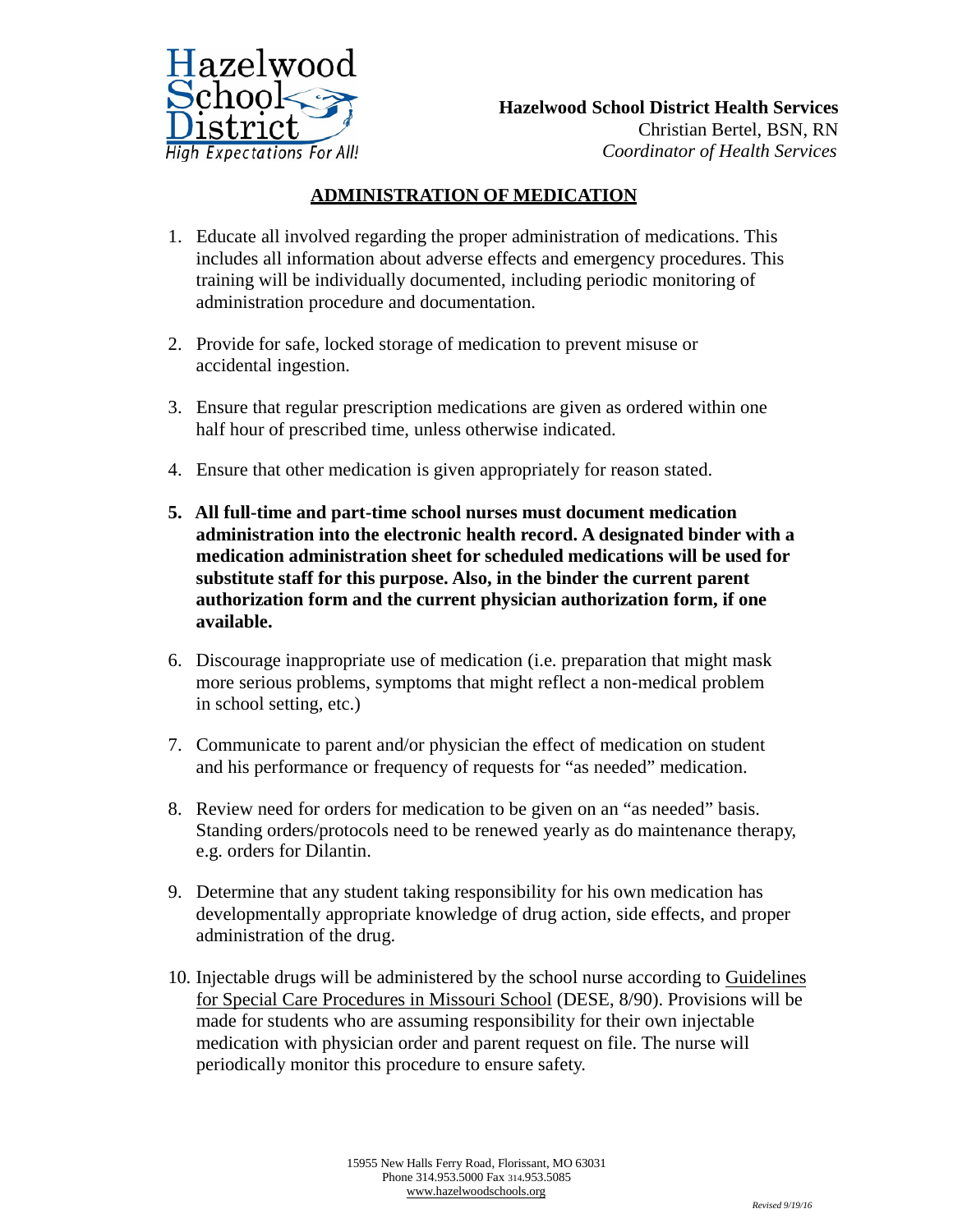

## **MEDICATION PROCEDURE**

When it is necessary for a student to receive medication at school the following procedures are to be observed:

## *Prescription Medications*

*The parent/guardian must provide the district with written permission to administer the medication before the district will administer the prescription medication to the student. The prescription label will be considered the equivalent of a prescriber's written direction, and a separate document is not needed. The nurse will make a copy of the prescription label and place in student's file. Also, the medication order will be entered in the student's electronic health record.*

**The parent will provide the school with a written request (Parent Authorization Form) that:**

- **1) the student be given medication during school hours.**
- **2) the school district comply with the directions given on the prescription label of the medication and/or the current physician order.**

The request shall state the name of the student, the name of the medication, the form of medication (i.e. tablet, liquid, etc.), and the parent's signature. If the medication is to be given on a daily basis, a start and stop day is also required. Any adverse effects and applicable emergency instructions will also be provided. A FORM IS AVAILABLE IN THE NURSE'S OFFICE.

The parent/guardian will supply the medication in the original properly labeled container from the pharmacy, with only those doses to be given at school and any special need for storage, e.g. refrigeration.

The medication will be delivered to the school by the parent/guardian or other responsible adult. An entry on a medication count sheet will be completed.

The district will NOT administer the first dose of any medication.

Medication supplies should not exceed a 30-day supply.

**The parent/guardian of the student must assume responsibility for informing the nurse of any change in the student's health or medication. If there is a change in medication dosage, frequency or the time it is to be given a written authorization order from the physician or another original container of medication with a prescription label that reflects the change will be provided.** If a written physician's order is being provided the order shall state the name of the student, the name of the medication, the form of medication (i.e. tablet, liquid, etc.), the frequency of administration, the dosage to be given at school, the time it is to be given, and the physician's signature. If the medication is to be given on a daily basis, a start and stop day is also required. Also a new parent authorization form will need to be completed

Schedule II controlled substance medication will be counted upon receipt to verify the number. 15955 New Halls Ferry Road, Florissant, MO 63031 Phone 314.953.5000 Fax 314.953.5085 www.hazelwoodschools.org